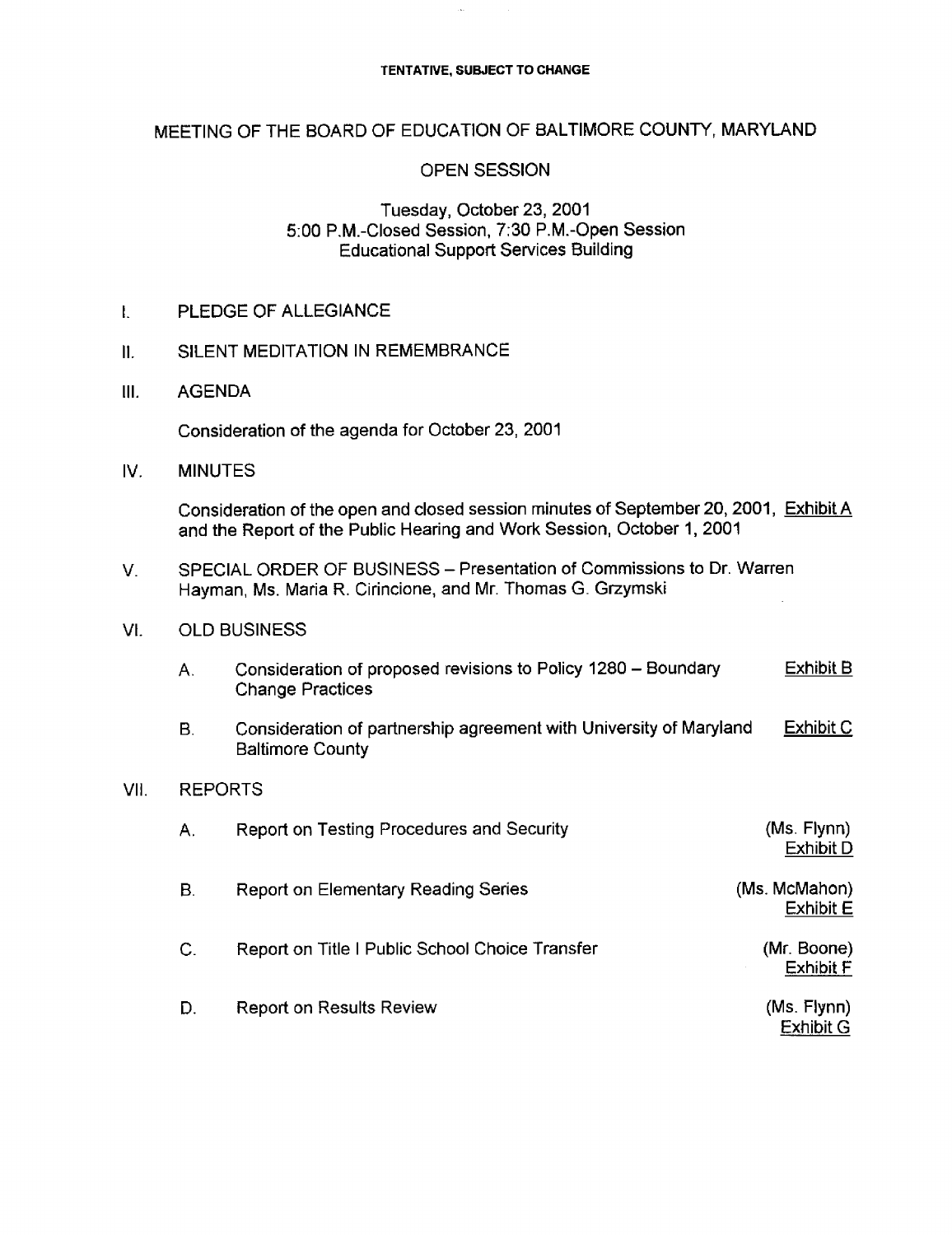| <b>Board of Education</b> | October 23, 2001 |
|---------------------------|------------------|
| Open Session Agenda       | Page 2           |

# VIII. NEW BUSINESS

| А. |                                                                                                                | Consideration of consent to the following personnel matters:                                              | (Mr. Grimsley)                   |  |
|----|----------------------------------------------------------------------------------------------------------------|-----------------------------------------------------------------------------------------------------------|----------------------------------|--|
|    | $\mathbf{1}$ .                                                                                                 | Resignations                                                                                              | <b>Exhibit H</b>                 |  |
|    | 2.                                                                                                             | Leaves of Absence                                                                                         | Exhibit I                        |  |
|    | 3.                                                                                                             | Deceased                                                                                                  | <b>Exhibit J</b>                 |  |
|    | 4.                                                                                                             | Appointment                                                                                               | <b>Exhibit K</b>                 |  |
| В. | Consideration of consent to the following contract awards:                                                     |                                                                                                           | (Ms. Burnopp)<br>(Mr. Gay)       |  |
|    | 1.                                                                                                             | Supplies Contract: Ceiling Tile                                                                           | Exhibit L                        |  |
|    | 2.                                                                                                             | Supplies Contract: Electrical Supplies                                                                    |                                  |  |
|    | 3.                                                                                                             | <b>Telephone Maintenance</b>                                                                              |                                  |  |
|    | 4.                                                                                                             | Travel Services (One-Year Extension)                                                                      |                                  |  |
| С. | Consideration of consent to the following Building<br>Committee recommendations:                               |                                                                                                           | (Building Committee)             |  |
|    | $\mathbf{1}$ .                                                                                                 | Running Track Replacement - Catonsville High School                                                       | <b>Exhibit M</b>                 |  |
|    | 2.                                                                                                             | Electrical Service Upgrade - Holabird Middle School                                                       | <b>Exhibit N</b>                 |  |
|    | 3.                                                                                                             | Fee Acceptance - Consultant Design Services for<br>Computer Lab - Chesapeake High School                  | <b>Exhibit O</b>                 |  |
|    | 4.                                                                                                             | Change Order - Major Maintenance Renovation Project -<br><b>Westowne Elementary School</b>                | <b>Exhibit P</b>                 |  |
|    | 5.                                                                                                             | Change Order - Design Services for Major Maintenance<br>Renovation Project - Sandalwood Elementary School | Exhibit Q                        |  |
|    | 6.                                                                                                             | Rescission of Contract Award - Reroofing of Franklin<br><b>Elementary School</b>                          | Exhibit R                        |  |
| D. | Consideration of Maryland State Department of Education<br><b>Reimbursement of Reprinting of Test Booklets</b> |                                                                                                           | (Ms. Flynn)<br><b>Exhibit S</b>  |  |
| Е. | Consideration of Field Trips and Foreign Travel                                                                |                                                                                                           | (Ms. Bailey)<br><b>Exhibit T</b> |  |

 $\sim 10^7$